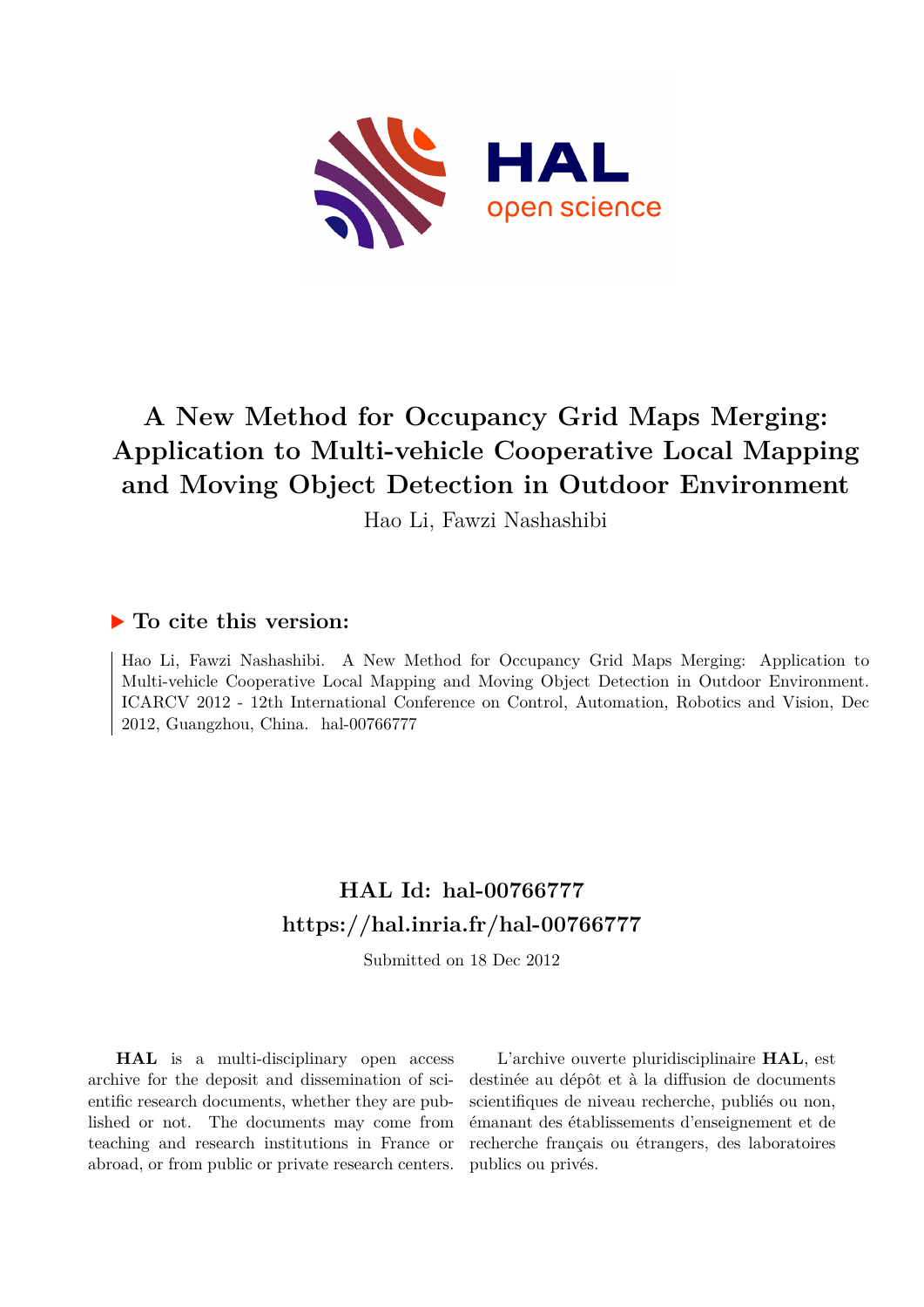# A New Method for Occupancy Grid Maps Merging: Application to Multi-vehicle Cooperative Local Mapping and Moving Object Detection in Outdoor Environment

Hao LI IMARA team, INRIA Le Chesnay, France hao.li@inria.fr

*Abstract***—Autonomous mapping, especially in the form of SLAM (Simultaneous Localization And Mapping), has long since been used for many indoor robotic applications and is also useful in outdoor intelligent vehicle applications such as object detection. Most existing research works on environment mapping and object detection in outdoor applications have been dedicated to single vehicle system. On the other hand, multi-vehicle cooperative perception based on inter-vehicle data sharing can bring considerable benefits in many scenarios that are challenging for a single vehicle system. In this paper, a new method for occupancy grid maps merging is proposed: an objective function based on occupancy likelihood is introduced to measure the consistency degree of maps alignment; genetic algorithm implemented in a dynamic scheme is adopted to optimize the objective function. A scheme of multi-vehicle cooperative local mapping and moving object detection using the proposed occupancy grid maps merging method is also introduced. Real-data tests are given to demonstrate the effectiveness of the introduced method.** 

**Keywords—occupancy grid map, SLAM, cooperative perception, moving object detection** 

#### I. INTRODUCTION

Autonomous mapping has long since been a fundamental task for mobile robots operating in an unknown environment [1]. Since the robot pose is not known *a priori* in many applications, the mapping process is usually juxtaposed with the localization process, forming a process called Simultaneous Localization And Mapping (SLAM) [2] [3]. Originally, SLAM was rooted in indoor environment applications, where the purpose of SLAM is to establish a consistent spatial representation for the global environment and localize the robot in this global environment representation. For outdoor environment applications where GPS (Global Positioning System) measurements can be available, SLAM gradually loses its importance on global mapping and global localization as originally in indoor environment applications. Nevertheless, SLAM methods can still be employed to improve odometerbased local localization result and build accurate and consistent *local maps* for object detection [4] [5].

Fawzi NASHASHIBI IMARA team, INRIA Le Chesnay, France fawzi.nashashibi@inria.fr

Most existing research works on environment mapping and object detection in outdoor environment applications have been dedicated to single vehicle system (the term "vehicle" and "robot" are used interchangeably in this paper). On the other hand, multi-vehicle cooperative perception based on intervehicle data sharing can bring considerable benefits in many scenarios that are challenging for a single vehicle system. Take vehicle overtaking scenario as an example, see Fig.1; this scenario is challenging and potentially dangerous, because the view of the overtaking vehicle is occluded by the overtaken vehicle. What might happen to the overtaking vehicle if a careless pedestrian is rushing across the road in front of the overtaken vehicle? For safety reason, the overtaking vehicle always wants to know what exist in the occluded area; unfortunately, it can not have any inference on the occluded area.



Fig 1 Potentially dangerous overtaking scenario

With the help of inter-vehicle communication [6], the overtaken vehicle can share its *perception* results with the overtaking vehicle so that the overtaking vehicle can indirect 'perceive' the occluded environment. More specifically, the term *perception* here implies certain local map representation around the vehicle. Then, an essential requirement for realizing this idea of cooperative perception is to merge the local maps of the two vehicles into a consistent local map.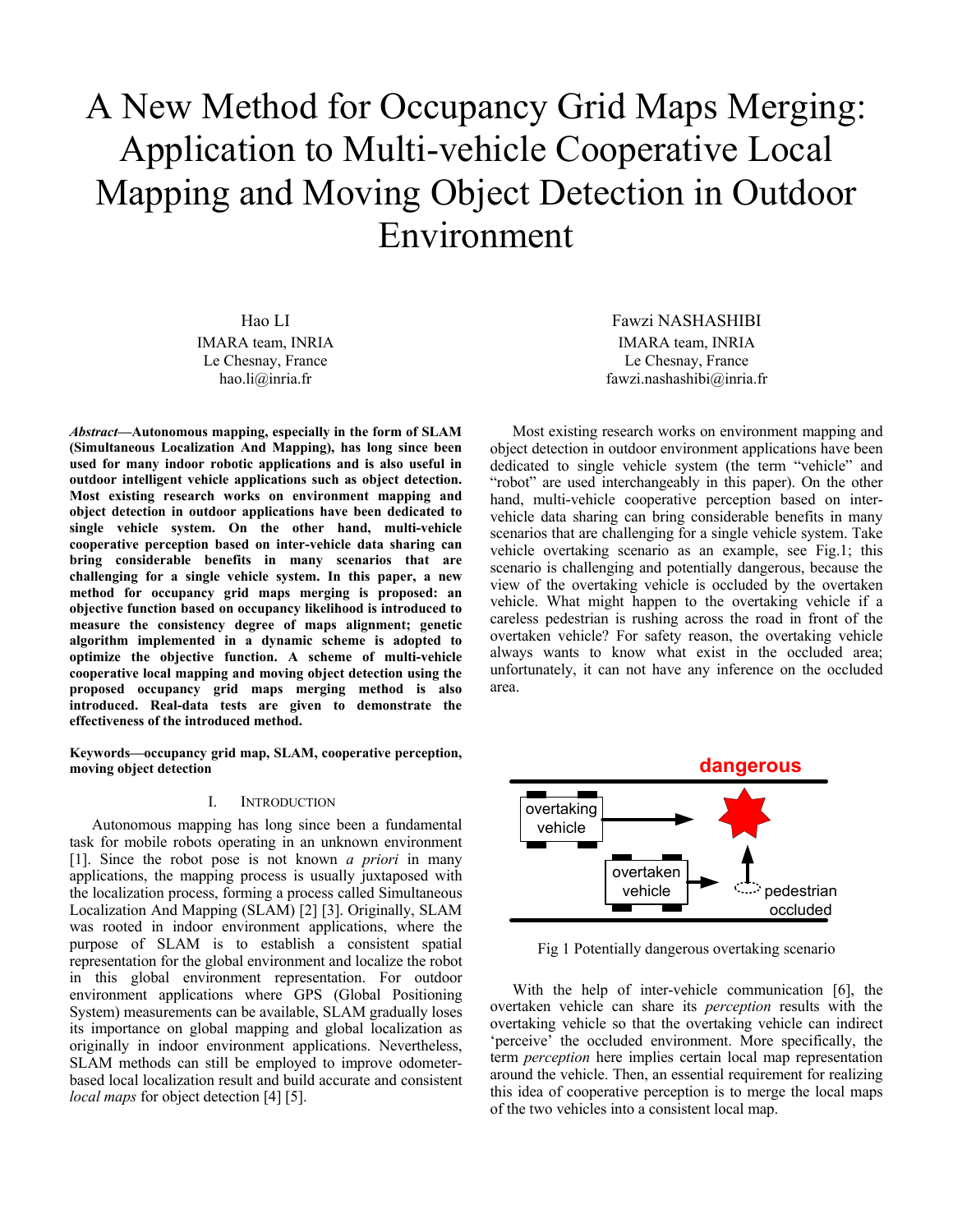If each vehicle is precisely localized in the same global reference, then the local maps from different vehicles can be related to each other using the precise localization results and local maps merging can be effectively solved. However, a vehicle is usually not precisely localized in reality; for a vehicle equipped with low-cost GPS, the global localization error can be as large as ten meters in the position component. Local maps merging at the existence of large vehicle localization error is not trivial.

A typical practice for maps merging is based on estimation of inter-vehicle relative pose [7] [8] [9] [10], which is not easy to tackle in outdoor traffic environment: first, reliable vehicle detection and recognition are still a challenging problem that deserves further research works. Second, data association is also a challenging problem, especially when vehicle localization accuracy is low. Special patterns might be designed to facilitate vehicle detection as well as data association. However, thousands of vehicles exist in traffic environment. The task of designing proper patterns to distinguish such huge number of vehicle systems is not trivial; besides, occlusions might cause miss detection and false detection of these patterns. Even if vehicle detection and data association are performed correctly, the detection result usually corresponds to partial contour of the detected vehicle (sometimes of irregular shape), which makes it difficult to extract accurate geometric information of the detected vehicle.

Another practice for maps merging is to merge the maps directly [11], completely ignoring the issue of inter-vehicle relative pose estimation. We focus on merging occupancy grid maps [12] [13] instead of feature-based maps [14], for the general environment representation capability of occupancy grid maps. Moreover, as in [11], we want to avoid any preliminary procedure of feature extraction and focus on directly identifying the alignment of the maps to-be-merged.

In this paper, a new method for occupancy grid maps merging is proposed (this method has been used as a component in our previous works and has been briefly mentioned in [17]; here the method is presented with more details): an objective function based on occupancy likelihood is introduced to measure the consistency degree of maps alignment; genetic algorithm implemented in a dynamic scheme is adopted to optimize the objective function. Then a scheme of multi-vehicle cooperative local mapping and moving object detection is described, which utilizes the occupancy grid maps merging method. The paper is arranged as follows: single vehicle local SLAM based on occupancy grids and vehicle global localization based on GPS are briefly reviewed in Section 2. The proposed occupancy grid maps merging method is introduced in Section 3. The scheme of multi-vehicle cooperative moving object detection is presented in Section 4. Real-data experiments are given in Section 5, followed by a conclusion in Section 6.

#### II. SINGLE VEHICLE LOCALIZATION AND MAPPING

#### *A. Single Vehicle Local SLAM based on Occupancy Grid*

Occupancy grid based map representation is used for its ability to represent general unstructured outdoor environment. The occupancy grid is a two-dimensional lattice of rectangular cells and each cell is associated with a real value in the unit interval [0, 1]. The cell value represents the degree of the cell being occupied or free. The cell value 0.5 represents the cell being in unknown state, neither occupied nor free. For cell value larger than 0.5, the larger the cell value is, the more likely the cell is occupied. For cell value smaller than 0.5, the smaller the cell value is, the more likely the cell is free.

Here, we adopt the incremental maximum likelihood SLAM method in [5], considering its computational efficiency and its insensitiveness to dynamic entities; this method is briefly reviewed. Generally, let **x** denotes vehicle local pose in SLAM, **M** denotes updated map, **u** denotes odometer data, **z** denotes range data. Let subscript *t* denotes the time index. The incremental maximum likelihood SLAM is a repeated process of executing procedures (1) and (2):

$$
\hat{\mathbf{x}}_t = \underset{x_t}{\arg \max} \{ P(\mathbf{z}_t \mid \mathbf{x}_t, \hat{\mathbf{M}}_{t-1}).P(\mathbf{x}_t \mid \hat{\mathbf{x}}_{t-1}, \mathbf{u}_t) \} \tag{1}
$$

$$
\hat{\mathbf{M}}_t = \hat{\mathbf{M}}_{t-1} \cup \{\hat{\mathbf{x}}_t, \mathbf{z}_t\}
$$
 (2)

The procedure (1) is to search the optimal  $x_t$  which maximizes the marginal likelihood of the *t*-th pose and perception relative to the (*t*-1)-th pose and map; the grid-based maximum likelihood scan matching method in [5] is used for the searching. The procedure (2) is to generate a new (*t*-th) map from the old ((*t*-1)-th) map based on the estimated *t*-th pose and the *t*-th perceptive data. Detailed implementation is referred to [5]. An example of two local maps built by different vehicles is shown in the top two sub-figures of Fig.2.

#### *B. Single Vehicle Global Localization based on GPS*

GPS can provide direct and error-bounded global position measurement; the measurement error level depends on the GPS quality as well as the environment where the GPS operates. In comparatively open area, a RTK-GPS can achieve centimeterlevel positioning accuracy; in contrast, the positioning error of a low-cost GPS can be ten meters. Normally, a GPS outputs measurements at a low frequency and does not provide direct measurement on vehicle orientation, a filtering process is usually performed to estimate full state of vehicle pose (position and orientation). In the presented works, EKF (Extended Kalman Filter) is used for the filtering process, as follows:

#### *1) Global pose evolution*

The evolution of vehicle pose can be modeled according to kinematic bicycle model (denoted generally as function **F**):

$$
\mathbf{X}_t = \mathbf{F}(\mathbf{X}_{t-1}, \mathbf{u}_t) \tag{3\alpha}
$$

$$
\Sigma_{\mathbf{X}t} = \mathbf{F}_{\mathbf{X}} \Sigma_{\mathbf{X}t-1} \mathbf{F}_{\mathbf{X}}^T + \mathbf{F}_{\mathbf{u}} \Sigma_{\mathbf{u}} \mathbf{F}_{\mathbf{u}}^T
$$
 (3β)

The **X** denotes vehicle global pose (different from the vehicle local pose **x**); **u** denotes vehicle motion variables, which can be odometer data. In order to reduce odometer error, the local SLAM described in the previous sub-section is used to correct odometer data and the corrected odometer data are used as '**u**'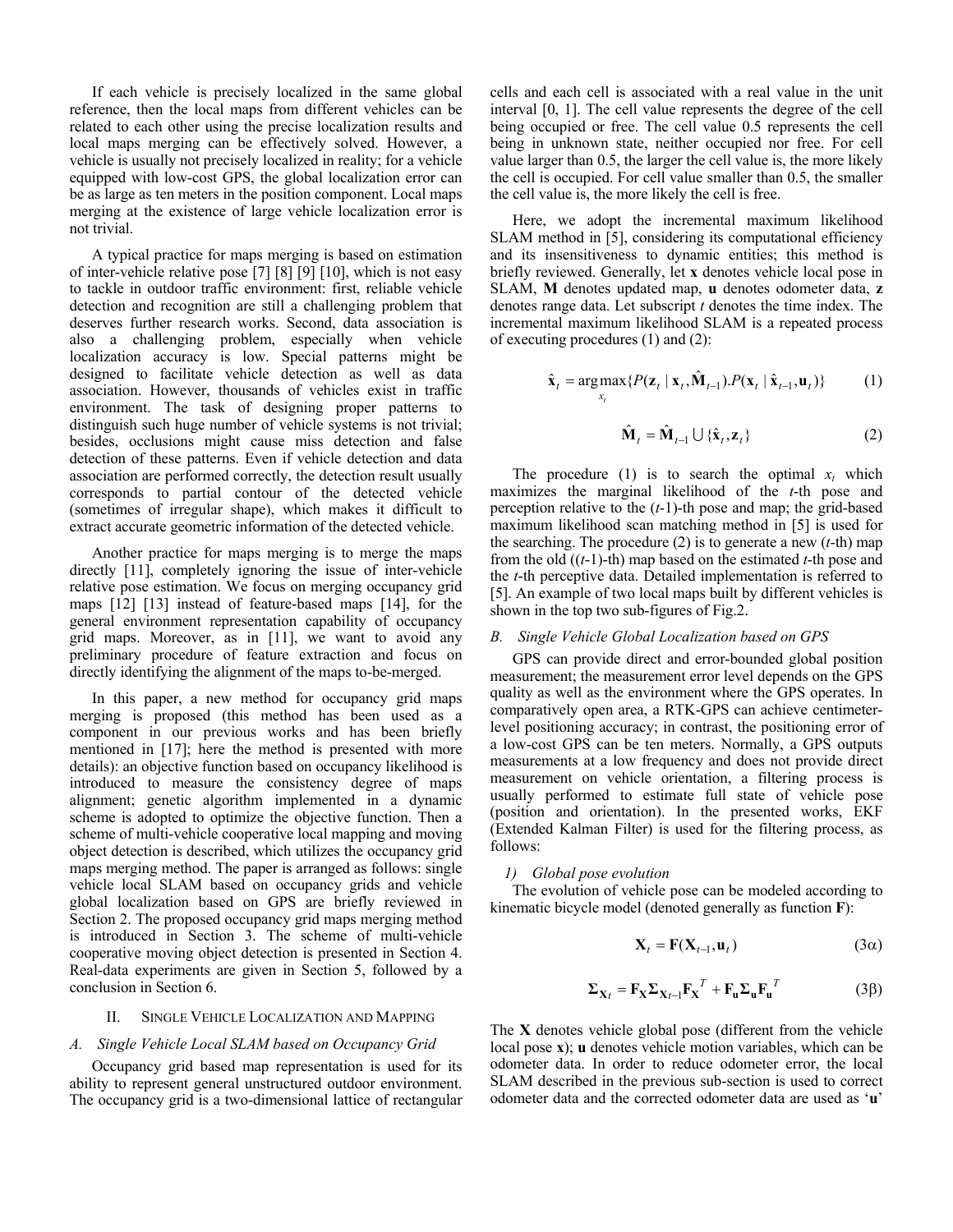in (3a). The  $\mathbf{F}_\mathbf{X}$  and  $\mathbf{F}_\mathbf{u}$  in (3b) respectively denote the Jacobian matrices of the function **F** with respect to **X** and **u**.

#### *2) Global pose update*

Let the GPS measurement be denoted as  $\mathbb{Z}_{\text{gps}}=(x_{\text{gps}},y_{\text{gps}})$ . The measurement model can be described as:

$$
\mathbf{Z}_{\text{gps}} = \mathbf{H}_{\text{gps}} \mathbf{X}_t + \mathbf{E}_{\text{gps}}
$$

where  $\mathbf{H}_{\text{gps}} = [\mathbf{I}_{2x2} \ \mathbf{0}_{2x2}]$ ; the measurement error  $\mathbf{E}_{\text{gps}}$  is assumed to follow the Gaussian distribution  $N(\mathbf{0}, \mathbf{\Sigma}_{\text{gps}})$ . The global pose is updated with the GPS measurement:

$$
\mathbf{K} = \mathbf{\Sigma}_{\mathbf{X}_t} \mathbf{H}_{gps}^T (\mathbf{H}_{gps} \mathbf{\Sigma}_{\mathbf{X}_t} \mathbf{H}_{gps}^T + \mathbf{\Sigma}_{gps})^{-1}
$$
  
\n
$$
\mathbf{X}_t = \mathbf{X}_t + \mathbf{K}(\mathbf{Z}_{gps} - \mathbf{H}_{gps} \mathbf{X}_t)
$$
  
\n
$$
\mathbf{\Sigma}_{\mathbf{X}_t} = (\mathbf{I} - \mathbf{K} \mathbf{H}_{gps}) \mathbf{\Sigma}_{\mathbf{X}_t}
$$

#### III. OCCUPANCY GRID MAPS MERGING

*A. An objective function based on occupancy likelihood*  We follow the compounding notation in [4]:

$$
\begin{bmatrix} x_1 \\ y_1 \\ \theta_1 \end{bmatrix} \oplus \begin{bmatrix} x_2 \\ y_2 \\ \theta_2 \end{bmatrix} = \begin{bmatrix} x_2 \cos \theta_1 - y_2 \sin \theta_1 + x_1 \\ x_2 \sin \theta_1 + y_2 \cos \theta_1 + y_1 \\ \theta_2 + \theta_1 \end{bmatrix}
$$
 (4\alpha)

$$
\begin{bmatrix} x_1 \\ y_1 \\ \theta_1 \end{bmatrix} \oplus \begin{bmatrix} x_2 \\ y_2 \end{bmatrix} = \begin{bmatrix} x_2 \cos \theta_1 - y_2 \sin \theta_1 + x_1 \\ x_2 \sin \theta_1 + y_2 \cos \theta_1 + y_1 \end{bmatrix}
$$
 (4 $\beta$ )

$$
inv\begin{pmatrix} x \\ y \\ \theta \end{pmatrix} = \begin{bmatrix} -x\cos\theta - y\sin\theta \\ x\sin\theta - y\cos\theta \\ -\theta \end{bmatrix}
$$
 (4 $\chi$ )

Let  $M_A$  and  $M_B$  be two occupancy grid maps to-be-merged. The process of occupancy grid maps merging can be generalized as the following optimization problem: First, design an objective function  $F_c$  in terms of two arbitrary occupancy grid maps  $M_1$  and  $M_2$ , i.e.  $F_c(M_1, M_2)$ , which is used to measure their consistency degree. Second, search the optimal relative pose  $p<sub>BA</sub>$  that maximizes the consistency measure between  $M_A$  and  $p_{BA} \oplus M_B$ , i.e.

$$
\hat{\mathbf{p}}_{BA} = \underset{\mathbf{p}_{BA}}{\arg \max} F_c(\mathbf{M}_A, \mathbf{p}_{BA} \oplus \mathbf{M}_B)
$$
(5)

In [11], the objective function *F<sup>c</sup>* consists of a *similarity* term and a *lock* term: the similarity term which is based on a distance-map represents the overall distances between the maps to-be-merged; the lock term is a part heuristically added to counteract the over-fitting effect. This objective function in [11] has two major disadvantages: first, the parameter clock in the heuristically added lock term has to be tuned empirically according to concrete scenarios.

Second, this objective function is sensitive to maps inherent inconsistency i.e. maps inconsistency that still exists even if the maps to-be-merged are aligned correctly. Maps inherent inconsistency can be caused by dynamic entities which are common in outdoor environment. Maps inherent inconsistency can also be caused by the inconsistency of perception poses at different vehicles; for example, the same environment might appear noticeably different if it is scanned by laser scanners at different heights. For the objective function in [11], maps inherent inconsistency would cause drastic value change in the distance-map based similarity term and false counting of *agreement* and *disagreement* in the lock term.

Here, we use an objective function based on occupancy likelihood, similar to the idea of the occupancy grid based scan matching as introduced in [5]. Let the occupied cells with local maximum occupancy state (referred to as *local maximum occupied cells*) in  $M_B$  be denoted as a set of two-dimensional points  $\{\mathbf{o}_{B(1)}, \mathbf{o}_{B(2)}, \ldots, \mathbf{o}_{B(nb)}\}$ . Let the occupancy state of a point **p** in an occupancy-grid map **M** be denoted as **M**(**p**); then the objective function  $F_c$  is defined as in (6):

$$
F_c(\mathbf{M}_A, \mathbf{p}_{BA} \oplus \mathbf{M}_B) = \sum_{i=1}^{nb} \mathbf{p}_{BA} \oplus \mathbf{o}_{B(i)} \in Occ(\mathbf{M}_A)} \{ \mathbf{M}_A(\mathbf{p}_{BA} \oplus \mathbf{o}_{B(i)}) \}
$$
(6)

The objective function (6) computes the occupancy likelihood sum of the local maximum occupied cells of  $M_B$  in **M**A. The *Occ* means the set of occupied cells, which are selected by a threshold. Here, the *Occ* threshold is not intended to determine whether a grid cell is truly occupied or not in reality; it is only used to select grid cells that tend to be occupied or be closer to truly occupied cells. So there is fair flexibility in setting this threshold. For example, we can set the *Occ* threshold to be 0.6.

This objective function only takes into account the consistent part of the maps to-be-merged; thus it is insensitive to maps inherent inconsistency. For local maps of enough size, stable and consistent objects (buildings, infrastructures etc) are usually the dominating factors, which always contribute to successful local maps merging.

#### *B. Optimization using genetic algorithm*

The initial value of  $p_{BA}$  can be computed with GPS based vehicle global localization results, yet this initial value might be far away from the optimal maps alignment. For intelligent vehicle systems with low-accuracy GPS, the initial position error of  $p<sub>BA</sub>$  can be twenty meters; initial orientation error of **p**BA can also be large. Besides, the value space of the objective function (6) is normally multimodal and of irregular shape on the whole. Therefore, local optimization searching techniques such as gradient based analytical techniques tend to fail when facing such large initial estimate error.

The strategy of evolutionary genetic algorithm [15] is adopted to solve the optimization problem (5). One important motivation for using genetic algorithm is that it is independent of the objective function value space and it is ready to solve multimodal, non-differentiable, or non-continuous problems.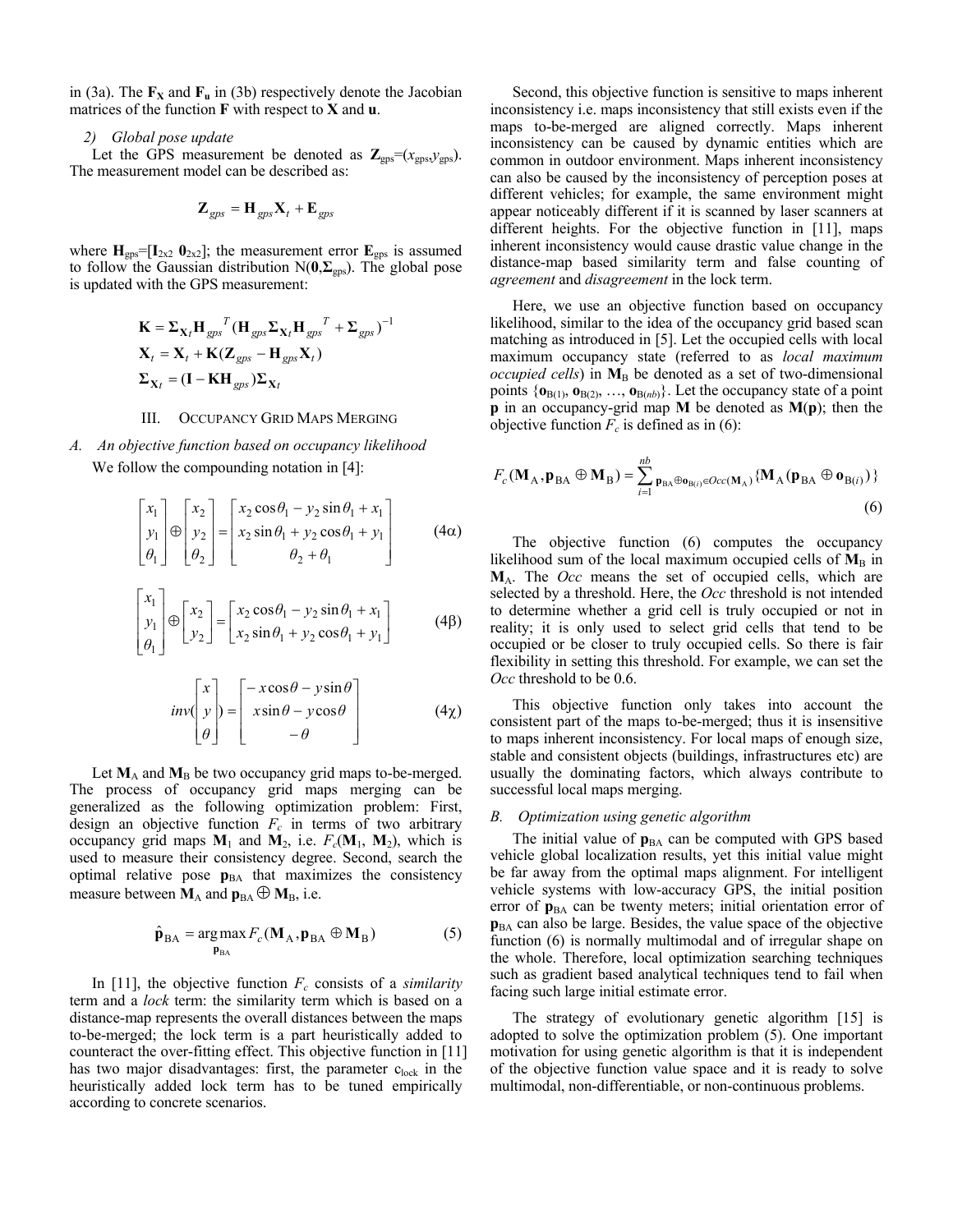Genetic algorithm is rather a methodology instead of being a list of concrete execution procedures. As an analogy to species evolution under the influence of natural selection, the fundamental spirit of genetic algorithm is to evaluate the fitness values of a group of tentative solution individuals, vary them with biologically inspired operations such as crossover and mutation, and keep those better individuals. The concrete procedures to put this spirit into practice are problem oriented and can be specially designed and modified. The concrete procedures in our implementation are as follows:

1. *Initialization*: randomly generate an initial population of p<sub>BA</sub>:

(1-a) Compute the initial value of  $\mathbf{p}_{BA(int)}$  with GPS based global localization results of the two vehicles.

(1-b) In a certain error range around  $\mathbf{p}_{BA(int)}$ , randomly generate an initial population of  $\mathbf{p}_{BA}$  i.e.  $\{\mathbf{p}_{BA(k)}|k=1,2,...,n\}$ . With an intention to examine the robustness of the method, we deliberately exaggerate this initial error range to be  $\pm 30$  meters in position and  $\pm 30$  degrees in orientation.

2. *Evolution*: iteratively perform the following sub-steps as follows:

(2-a) Compute the likelihood value (or *fitness value* in traditional genetic algorithm terms) of each individual in the population, according to (6).

(2-b) Compute mean likelihood value of the population. For an individual, if its likelihood value is above the mean likelihood value, assign the individual to the *elite group*; otherwise, assign it to the *inferior group*.

(2-c) Mutate the individuals in the elite group. For an individual, if its mutation has higher likelihood value than its own, then replace this individual with its mutation; otherwise, just keep this individual originally in the elite group.

\n
$$
FOR \mathbf{p}_{BA(k)} \in \{ \mathbf{p}_{BA(\text{elite})} \}
$$
\n

\n\n $\mathbf{p}_{BA(k)}^* = \text{mutate}(\mathbf{p}_{BA(k)})$ \n

\n\n $IF \ F_c(\mathbf{p}_{BA(k)}^*) > F_c(\mathbf{p}_{BA(k)}) \ THEN \mathbf{p}_{BA(k)} = \mathbf{p}_{BA(k)}^*$ \n

\n\n $END FOR$ \n

Among the elite group, the best individual is an exception, which gets more times (for example, 100 times) of mutation. If no mutation is better, then just keep the best individual unchanged; otherwise, keep the best mutation to replace the original best individual.

(2-d) Replace the inferior group with new individuals; more specifically, replace each individual in the inferior group with a new individual that is generated from old individuals by applying the following genetic operations with specified probabilities:

(2-d-i) Copy the best individual (only performed once).

(2-d-ii) Randomly select an individual from the elite group and mutate it to be the new individual.

(2-d-iii) Randomly select two individuals from the elite group, create a new individual by executing *crossover* on them and mutating the crossover result. Two sorts of crossover are designed:

*Crossover I*: Mix the position parts and orientation parts of the two individuals. Let the two elite individuals be denoted as  $\mathbf{p}_{BA(e1)} = [x_{BA(e1)}, y_{BA(e1)}, \theta_{BA(e1)}]^T$  and  $\mathbf{p}_{BA(e2)} = [x_{BA(e2)}, y_{BA(e2)}, \theta_{BA(e1)}]^T$  $\theta_{BA(e2)}$ ]<sup>T</sup>; the new individual is generated as follows:

 $\mathbf{p}_{BA(new)}$ 

= 
$$
[x_{BA(e1)}, y_{BA(e1)}, \theta_{BA(e2)}]^T
$$
 or  $[x_{BA(e2)}, y_{BA(e2)}, \theta_{BA(e1)}]^T$ 

*Crossover II*: Make a random linear combination of the two individuals (the  $\lambda$  is a randomly generated real value in [0, 1]:

 $\mathbf{p}_{\text{BA(new)}} = \lambda \mathbf{p}_{\text{BA(e1)}} + (1 - \lambda) \mathbf{p}_{\text{BA(e2)}}$ 

(2-d-iv) *Re-initialization*: Create the new individual according to GPS based vehicle global localization results and the error range, as in the initialization process. This reinitialization practice is to keep the diversity of the population.

When two vehicles meet or re-meet, the *initialization* step is performed once and the sub-steps in *evolution* are repeatedly performed. A dynamic scheme of the genetic algorithm is used: the generation of  $\mathbf{p}_{BA}$  individuals from last period is propagated to the current period, according to the change of local map coordinates systems. As long as the vehicles are in the neighborhood and in cooperation, the *evolution* step can be performed unceasingly. As a result, we only need to assign few times of evolution for each period (for example, once), which largely reduces computational burden at one period; moreover, as the evolution continuous unceasingly, the dynamic scheme of genetic algorithm will finally converge to the optimum. In our tests, the genetic algorithm usually converges to the optimum in only few periods (no more than one second).

#### IV. MULTI-VEHICLE COOPERATIVE LOCAL MAPPING AND MOVING OBJECT DETECTION

The purpose of this section is not to propose certain moving object detection method, but to demonstrate a scheme of multivehicle cooperative local mapping and moving object detection, where the occupancy grid maps merging method can be applied to merge the moving object detection results of different vehicles. Here, we adopt the consistency based approach and the motion object map based approach [4] [5] for single vehicle moving object detection.

*Consistency-based detection*: given a new scan of range measurements and previously constructed occupancy grid maps, the idea is to find the inconsistent part between range measurements and free space in the local occupancy grid map. If a range point is detected on a location of previously free space, then it is regarded as a moving point. The range data are clustered into segments; for a segment, if the number of moving points is larger than a half of the total points, then the segment is identified as potential moving object.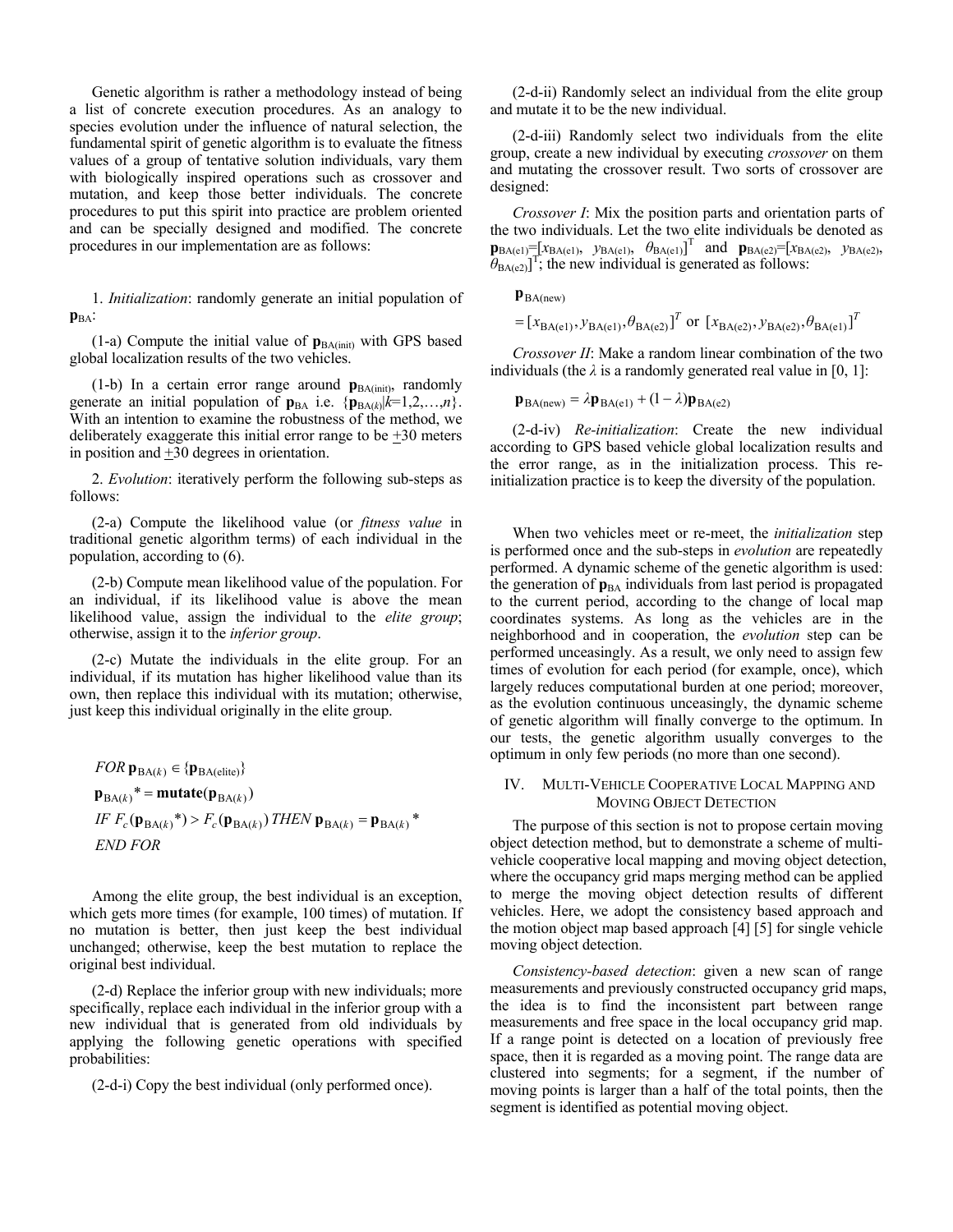*Moving object map based detection*: a local moving object map is created to store information about previously detected moving objects; each cell in the moving object map stores a value indicating the number of observations that a moving object has been observed at that cell location. If the cell value is above certain threshold, the range point associated with this cell is regarded as a moving point.

During multi-vehicle cooperation, a vehicle (referred to as *ego vehicle*) will merge the local occupancy grid map of another vehicle into its own occupancy grid map, using the method introduced in Section 3. The detected moving objects of another vehicle can also be transformed into the ego vehicle reference and fused with the detected moving objects of the ego vehicle: if a detected moving object of another vehicle and a detected moving object of the ego vehicle have at least partial overlap, then the two objects are regarded as the same object and fused into one object.

#### V. EXPERIMENT

Two CyCab vehicle platforms (developed by IMARA team, INRIA) [16] are used for real data experiments which are carried out in INRIA campus: each vehicle is equipped with a RTK-GPS, odometer sensor, and an IBEO laser scanner. A RTK-GPS can achieve centimeter-level positioning accuracy; however, the RTK-GPS outputs are intentionally degraded with error noise in order to simulate vehicle systems with lowaccuracy GPS. Let the GPS output of one vehicle be degraded with an error bias component of (8m, 6m) and a noise component of mean 0 and standard deviation 7m; let the GPS output of the other vehicle be degraded with an error bias component of (-9m, 6m) and a noise component of mean 0 and standard deviation 8m. The degraded RTK-GPS outputs are used in the tests; the time of the two vehicle systems are related to the GPS universal time.

Each vehicle performs occupancy grid based local SLAM using the method in Section 2.1; the local SLAM outputs are used to correct odometer data. The degraded GPS measurements are fused with corrected odometer data to perform global localization, using the method in Section 2.2.

When the two vehicles are in cooperation mode—service detection for initiating cooperation is based on vehicle global localization result—cooperative local mapping and moving object detection are performed using the method introduced in Section 3 and Section 4. Some example results are demonstrated in Fig.2-4.

In Fig.2, the top two sub-figures are the local occupancy grid maps built by the two vehicles. The bottom-left sub-figure shows the merging effect using the low-accuracy GPS based localization results; there is large alignment inconsistency between the two local maps. The bottom-right sub-figure shows the occupancy grid maps merging effect using the method introduced in Section 3; the two local maps are aligned correctly.

Another example of occupancy grid maps merging is demonstrated in Fig.3, the top two sub-figures are two local occupancy grid maps. The bottom-left sub-figure shows the merging effect of map occupied cells; the bottom-right subfigure shows the merged occupancy grid map. As we can see,

there is considerable maps inherent inconsistency between the two local maps; however, the proposed occupancy grid maps merging method is insensitive to the maps inherent inconsistency and merges the two local maps correctly.



Fig 2 (top) local maps of two vehicles; (bottom-left) local maps merging using low-accuracy GPS localization results; (bottom-right) consistent local maps merging



Fig 3 (top) local maps of two vehicles; (bottom-left) merged maps occupied cells; (bottom-right) merged occupancy grid map

Cooperative moving object detection is demonstrated in Fig.4, each of the left two sub-figures shows the local map and moving object detection result of one single vehicle; the